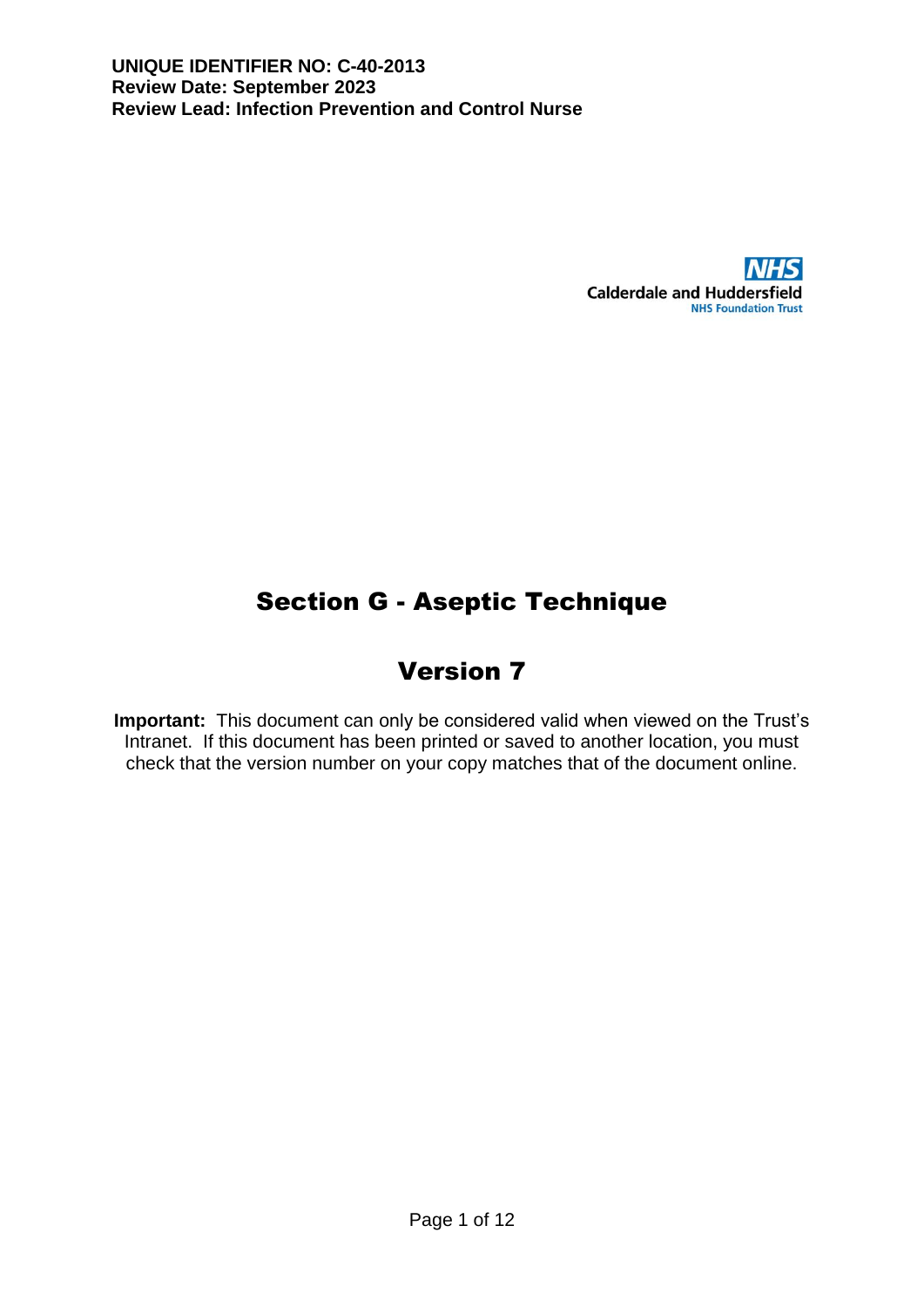| <b>Document Summary Table</b>                                   |                                                                  |                                                              |               |  |  |  |
|-----------------------------------------------------------------|------------------------------------------------------------------|--------------------------------------------------------------|---------------|--|--|--|
|                                                                 | <b>Unique Identifier Number</b><br>C-40-2013                     |                                                              |               |  |  |  |
| <b>Status</b>                                                   |                                                                  | <b>Ratified</b>                                              |               |  |  |  |
| <b>Version</b><br>$\overline{7}$                                |                                                                  |                                                              |               |  |  |  |
| <b>Implementation Date</b>                                      |                                                                  | October 2007                                                 |               |  |  |  |
| <b>Current/Last Review Dates</b>                                |                                                                  | March 2008, March 2011, April 2013, May 2015,                |               |  |  |  |
|                                                                 |                                                                  | April 2017, September 2020                                   |               |  |  |  |
| <b>Next Formal Review</b>                                       |                                                                  | September 2023                                               |               |  |  |  |
| <b>Medical Director</b><br><b>Sponsor</b>                       |                                                                  |                                                              |               |  |  |  |
| <b>Author</b>                                                   |                                                                  | <b>Infection Prevention &amp; Control Nurse</b>              |               |  |  |  |
|                                                                 | <b>Where available</b><br><b>Trust Intranet</b>                  |                                                              |               |  |  |  |
| <b>Target audience</b>                                          |                                                                  | All staff                                                    |               |  |  |  |
| <b>Ratifying Committee</b>                                      |                                                                  |                                                              |               |  |  |  |
| <b>Executive Board</b>                                          |                                                                  | 11 February 2021                                             |               |  |  |  |
| <b>Consultation Committee</b>                                   |                                                                  |                                                              |               |  |  |  |
| <b>Committee Name</b>                                           |                                                                  | <b>Committee Chair</b>                                       | <b>Date</b>   |  |  |  |
| <b>Infection Prevention &amp; Control</b>                       |                                                                  | Consultant Microbiologist /                                  | December 2020 |  |  |  |
| Committee                                                       |                                                                  | <b>Infection Prevention &amp; Control</b>                    |               |  |  |  |
|                                                                 |                                                                  | Doctor                                                       |               |  |  |  |
|                                                                 | <b>Other Stakeholders Consulted</b>                              |                                                              |               |  |  |  |
|                                                                 |                                                                  | Stakeholders who were consulted on this document:            |               |  |  |  |
|                                                                 | <b>Infection Prevention &amp; Control Team</b>                   |                                                              |               |  |  |  |
|                                                                 |                                                                  | Does this document map to other Regulator requirements?      |               |  |  |  |
| <b>Health &amp; Social Care Act</b>                             |                                                                  | 2012                                                         |               |  |  |  |
| <b>The Control of Substances</b>                                |                                                                  | 2002                                                         |               |  |  |  |
| <b>Hazardous to Health</b>                                      |                                                                  |                                                              |               |  |  |  |
| <b>Regulations (COSHH)</b>                                      |                                                                  |                                                              |               |  |  |  |
| <b>Document Version Control</b>                                 |                                                                  |                                                              |               |  |  |  |
| Version 7                                                       |                                                                  | Reviewed; updated to reflect an increased frequency of ANTT  |               |  |  |  |
|                                                                 | training competency. Definitions section added. Risk assessment  |                                                              |               |  |  |  |
|                                                                 | section added. Competency form updated.                          |                                                              |               |  |  |  |
| Version 6                                                       | Reviewed and updated to include the process for ANTT training.   |                                                              |               |  |  |  |
|                                                                 |                                                                  |                                                              |               |  |  |  |
| Version 5                                                       |                                                                  | The policy has been updated and reviewed.                    |               |  |  |  |
|                                                                 |                                                                  |                                                              |               |  |  |  |
| Version 4                                                       |                                                                  | The policy has been updated and reviewed. The Trust Equality |               |  |  |  |
|                                                                 | Statement has been updated.                                      |                                                              |               |  |  |  |
| Version 3                                                       |                                                                  | The document has been redesigned to ensure that all new and  |               |  |  |  |
|                                                                 | revised procedural documents are set out to a Trust wide format, |                                                              |               |  |  |  |
|                                                                 | the content of which includes a minimum set of criteria which    |                                                              |               |  |  |  |
| include:                                                        |                                                                  |                                                              |               |  |  |  |
| the training requirements for implementation                    |                                                                  |                                                              |               |  |  |  |
| monitoring arrangements for the document                        |                                                                  |                                                              |               |  |  |  |
| Equality Impact of the document                                 |                                                                  |                                                              |               |  |  |  |
| In addition, the monitoring arrangements for this document have |                                                                  |                                                              |               |  |  |  |
| been included.                                                  |                                                                  |                                                              |               |  |  |  |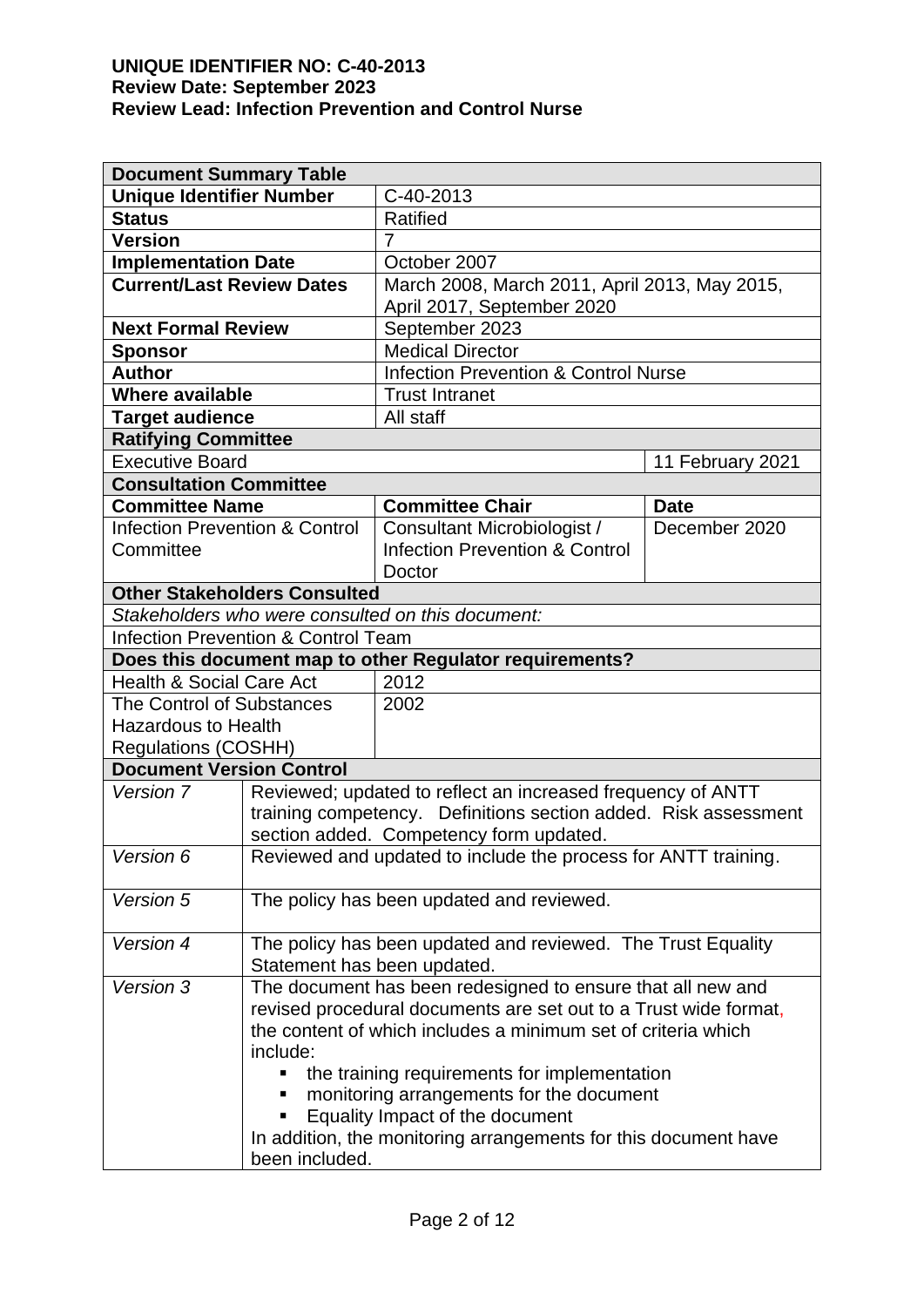#### **Contents**

#### **Section Page**

| $\mathbf 1$ . | Introduction                                     |   |
|---------------|--------------------------------------------------|---|
| 2.            | Purpose                                          |   |
| 3.            | Duties (Roles and Responsibilities)              | 5 |
| 4.            | <b>Definitions</b>                               | 5 |
| 5.            | <b>Risk assessment</b>                           | 5 |
| 6.            | Principles of Aseptic Non-Touch Technique (ANTT) | 6 |
| 7.            | Training and Implementation                      |   |
| 8.            | <b>Trust Equalities Statement</b>                |   |
| 9.            | Monitoring Compliance with this Policy           |   |
| 10.           | <b>Associated Documents / Further Reading</b>    |   |
| 11.           | References and Bibliography                      |   |

### **Appendices**

|    | The Foundation Principles and Safeguards of ANTT |    |
|----|--------------------------------------------------|----|
| 2. | The ANTT Approach                                | 10 |
| 3. | <b>ANTT Competency Assessment Form</b>           | 11 |
| 4. | <b>ANTT Training Process Flow Chart</b>          | 12 |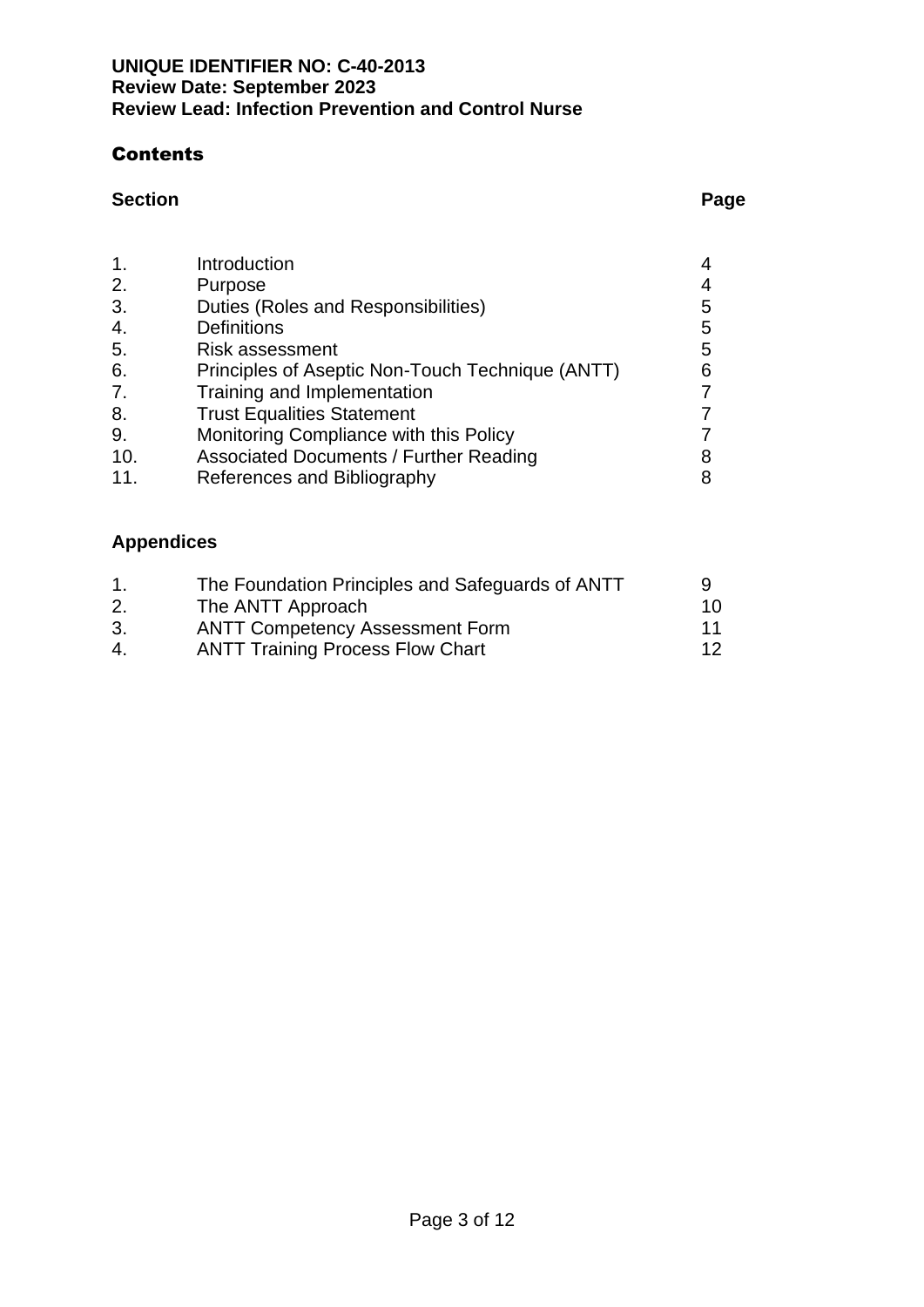#### 1. Introduction

It is recognised effective infection prevention and control requires consistency in everyday practice (Department of Health, 2105). Supporting this, the term 'Aseptic technique' describes the method utilised by health care workers (HCW's), when undertaking invasive clinical procedures. Irrespective of the patients diagnosis or their setting, the aim of aseptic technique is to consistently prevent the transfer of invisible pathogenic organisms into or onto the patient, whether this is from HCW's, their equipment or from the immediate working environment (The Association for Safe Aseptic Practice (The – ASAP), 2015).

CHFT has adopted a specific type of aseptic technique known as 'Aseptic Non-Touch Technique' (ANTT) as the chosen method for any aseptic procedure that breeches the body's natural defences (The ASAP, 2015). In accordance with Epic 3 guidance (2014) these include:

- Insertion and maintenance of invasive devices
- Infusion of sterile fluids and medication
- Care of wounds and surgical incisions

#### **1.1 Key Points**

- All staff involved in aseptic procedures must complete ANTT training and be assessed as competent or provide written evidence of ANTT competence from another NHS organisation
- Staff must undertake a risk assessment. Risk assessment is an important element of any nursing procedure or practice, including aseptic technique. It should incorporate assessment of the complexity of the procedure being undertaken and whether or not key parts can be protected by a non-touch technique. If there is a risk of key parts or sites being compromised, sterile gloves are required alongside other infection prevention precautions (Denton and Hallam, 2020)
- All staff have a role in ensuring their own and others' compliance with ANTT
- Where the standards within this policy are not followed, the omission and rationale must be documented

#### 2. Purpose

The purpose of this policy is to provide information regarding procedures that require Aseptic Technique and how, when and by whom this should be utilised within the Trust.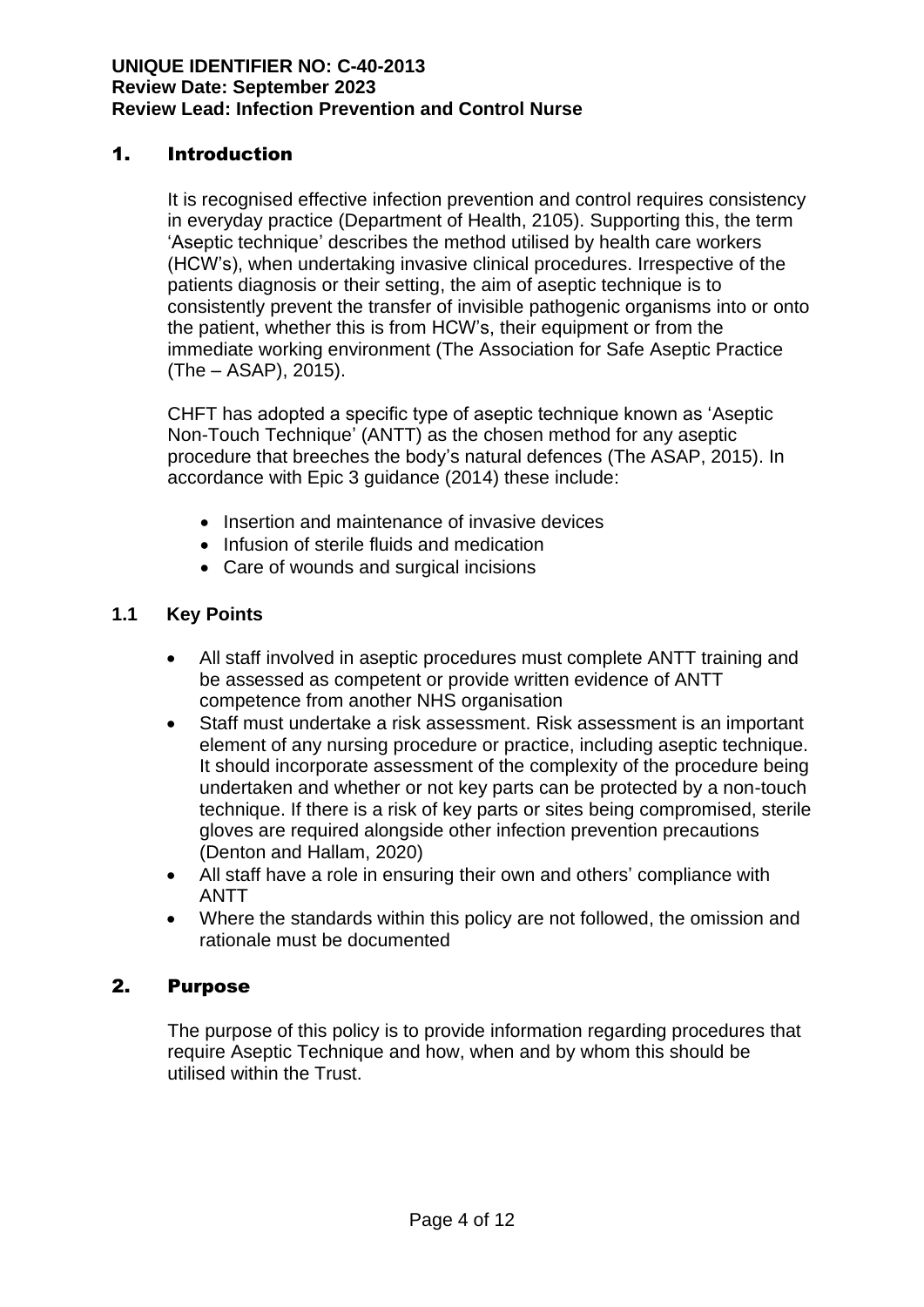#### 3. Duties (Roles and Responsibilities)

- The Chief Executive is responsible for ensuring that there are effective infection prevention and control arrangements in the Trust
- As Key Trainers, the infection Prevention and Control team (IPCT) are responsible for ensuring ANTT assessor training is available and effective
- ANTT Assessors are responsible for supporting, teaching and assessing all clinically based staff
- Line managers are responsible for monitoring staff training, (including clinical staff), to ensure everyone who undertakes **any** ANTT procedures has been deemed competent in the practice of ANTT and that the on line training declaration has been completed (refer to section 6). ANTT assessment must be repeated every 3 years to ensure continued competency

#### 4. Definitions

**ANTT / Aseptic Non-Touch Technique:** A specific type of aseptic technique with a unique theory and practice framework (NICE 2012).

**Key-Part & Key-Site Protection:** The unique concept central to how ANTT is taught and practiced.

**Key-Parts:** The critical parts of equipment that if touched either directly or indirectly, are most likely to result in patient contamination / infection.

**Key-Sites:** Any portal of entry for microorganisms on a patient, e.g. open wounds, insertion sites, surgical sites etc.

**Clean Technique & Sterile Technique:** Ambiguous and unachievable terms that are not used in ANTT.

**General Aseptic Field:** An aseptic field designed to PROMOTE asepsis, e.g. a plastic procedure tray that has been cleaned and disinfected.

**Critical Aseptic Field:** An aseptic field designed to ENSURE asepsis, e.g. a sterile drape or a sterile cap or the inside of recently opened equipment packaging.

**Micro Critical Aseptic Fields:** A type of Critical Aseptic Field e.g. sterile caps and the inside of sterilized product packaging.

#### 5. Risk Assessment

#### **There are two types of ANTT Approach**

To help determine whether Standard or Surgical ANTT is required refer to appendix 2 (The ANTT Clinical Practice Framework, 2015).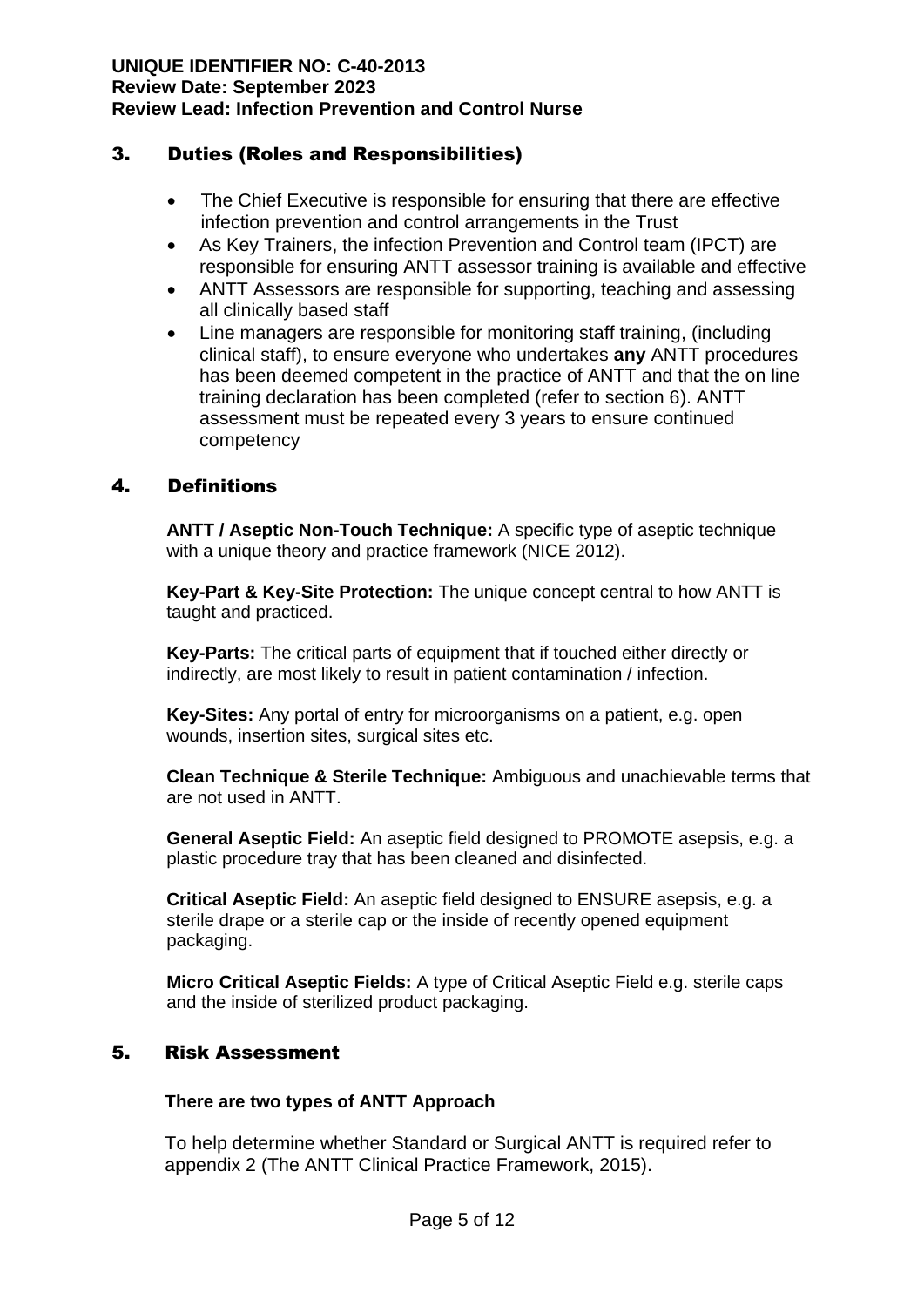#### **Standard-ANTT**

Standard-ANTT is used for procedures where it is technical straightforward not to touch Key-Parts and Key-Sites directly. There are likely to be few Key-Parts and no very large Key-Parts. Typical procedures include cannulation, IV therapy, venepuncture, simple wound care. Procedure time is likely to be short in duration.

#### **Surgical-ANTT**

Surgical-ANTT is used for invasive procedures that are technically complex, longer in duration (approximately >20 min), involves multiple Key-Parts and/or large Key-Parts. Subsequently it is much harder or not possible to perform the procedure without touching Key-Parts directly. As a result, the main Critical Aseptic Field is managed 'critically' i.e. only sterilised aseptic equipment can come into contact with it. And the procedure may require full barrier precautions. Typical procedures include: major to minor surgery, central line insertion, urinary catheterisation, complex/complicated wound dressings.

#### **Standard Precautions**

ANTT helps standardise the application and of these processes and promote staff compliance.

Both types of ANTT include standard precautions such as hand hygiene, wearing of personal protective equipment, e.g. gloves and aprons, the safe handling of sharps, waste and linen, decontamination of patient care equipment and environmental cleanliness.

#### 6. Principles of ANTT

ANTT is a process for safe and effective practice. It can be applied to a variety of procedures with the aim of standardising aseptic practice. The principles underlying ANTT are:

- **A**lways wash hands effectiveley
- **N**ever contaminate key parts
- **T**ouch non key parts with confidence
- **T**ake appropriate infective precautions

The principles of carrying out ANTT are standard, but components of the technique may vary according to the degree of risk. The Foundation Principles and Safeguards of ANTT are explained in the ANTT Theory and Practice Framework (Version 4.0) and illustrated in Appendix 1.

This Practice Framework provides practitioners and healthcare organisations with a robustly defined and reproducible process to teach and apply safe aseptic technique.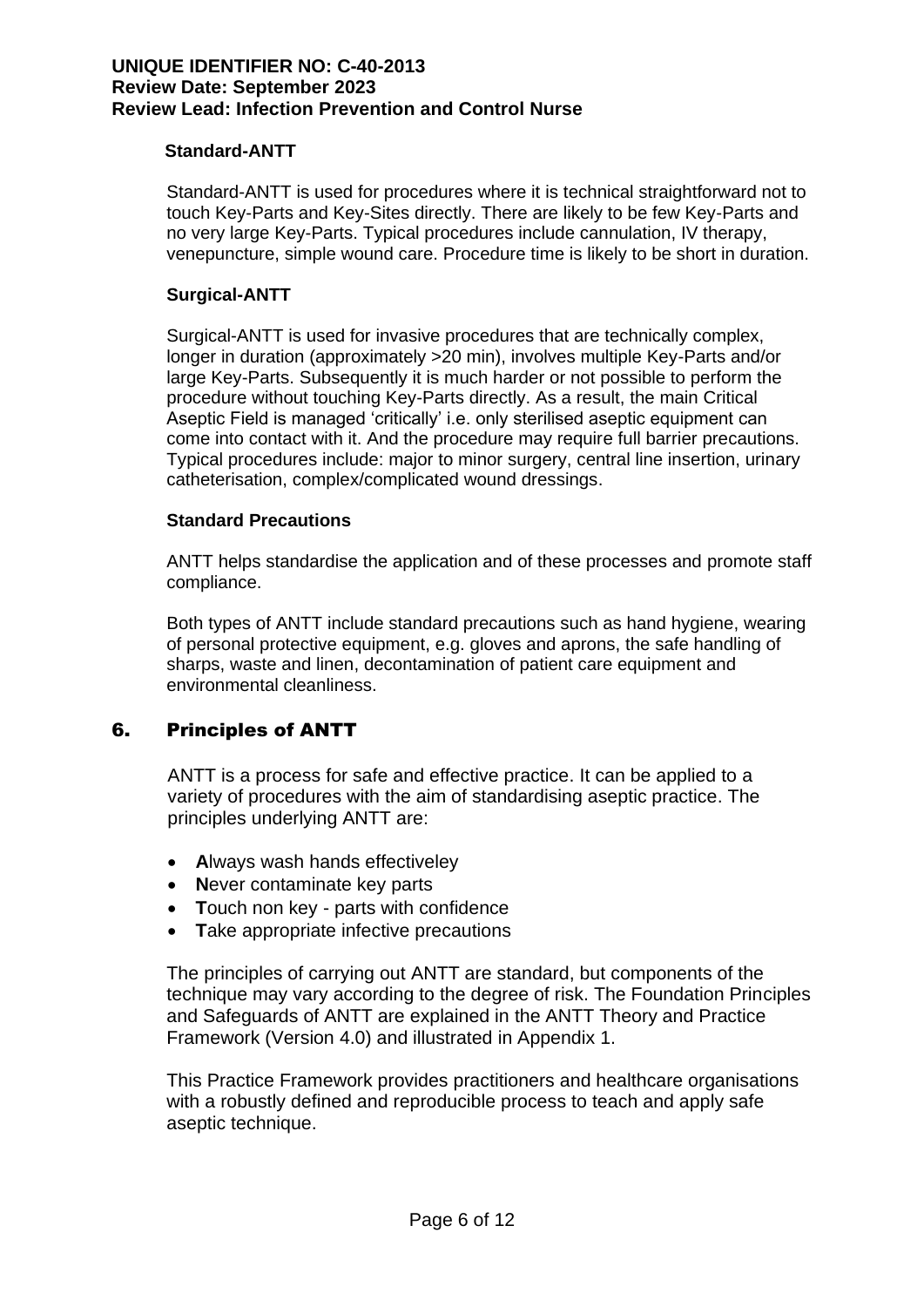The founding and fundamental principle of ANTT is that Key-Parts and Key-Sites require protecting from harmful microorganisms – during invasive clinical procedures or the maintenance of invasive medical devices:

**Key-Sites** are open wounds, including insertion and puncture sites*.*

**Key-Parts** are the critical parts of the procedure equipment that come into direct or indirect contact with active Key-Parts connected to the patient, any liquid infusion or Key-Site. If contaminated they present a significantly high risk of infection. Examples include IV ports, syringe tip, sterile needle.

#### 7. Training and Implementation

EPIC3 guidance (2014), advocates all healthcare workers are trained and competent in performing aseptic technique. In response, CHFT provides cascade training (demonstrated in appendix 4). In the first instance the Infection Prevention & Control team facilitate a rolling programme of ANTT Assessor training, to ensure there are designated ANTT assessors throughout the Trust.

These assessors are available within the clinical environment and provide ANTT training/assessment for all staff who undertake ANTT procedures. A list of assessors is available on the intranet, via the IPC link. They also require mandatory update bi-annually.

All staff who undertake any aseptic procedure must first receive appropriate ANTT training from a designated ANTT Assessor. The assessor must deem the member of staff competent and complete both an ANTT competency assessment form (appendix 3), and the online declaration, accessed via the intranet hyperlink below, this must be updated every 3 years:

<https://antt.cht.nhs.uk/>

#### 8. Trust Equalities Statement

Calderdale and Huddersfield Foundation Trust aims to eliminate discrimination, harassment and victimisation and advance equality of opportunity through fostering good relationships, promoting inclusivity and embedding the "One Culture of Care" approach throughout the organisation. Stakeholder engagement is vital to analyse the equalities impact of this policy and ensure where there are any negative impacts, mitigation has been discussed and acted on.

#### 9. Monitoring Compliance with this Procedural Document

It is the responsibility of all clinical staff to comply with this policy; senior clinical staff and managers are asked to lead by example. Continued failure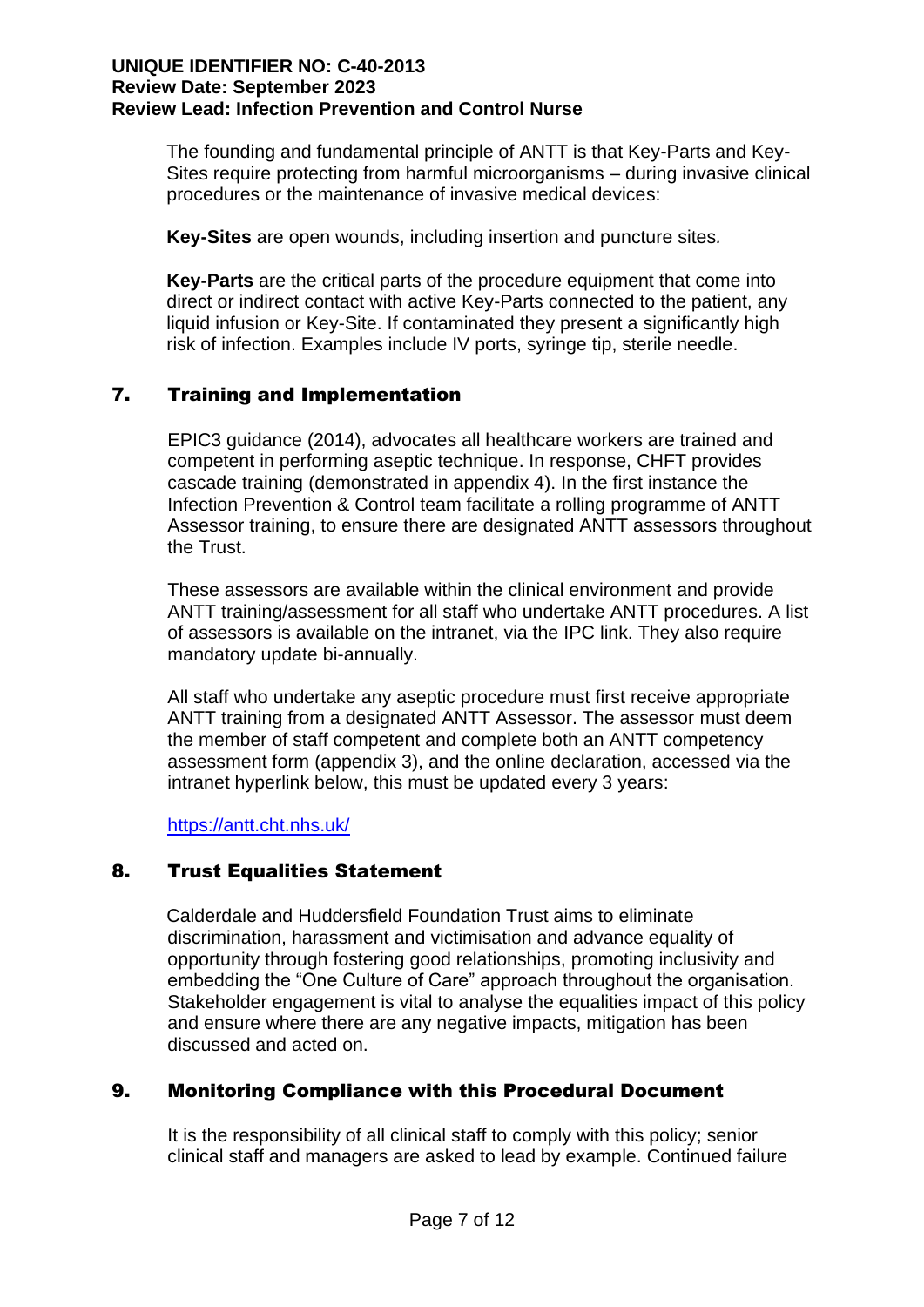by an individual to adhere to this policy may be managed under the Trust's disciplinary policy. Audit of the standard ANTT process is led by the IPCT.

#### 10. Associated documents / Further reading

- ANTT training, assessment and guidance/resources are available on the Trust intranet and can be accessed via: [https://intranet.cht.nhs.uk/clinical-information/infection-prevention](https://intranet.cht.nhs.uk/clinical-information/infection-prevention-control/aseptic-non-touch-technique-antt/)[control/aseptic-non-touch-technique-antt/](https://intranet.cht.nhs.uk/clinical-information/infection-prevention-control/aseptic-non-touch-technique-antt/)
- [www.antt.org.uk](http://www.antt.org.uk/)
- Royal Marsden Manual of Clinical and Cancer Procedures. Chapter 4. Infection Prevention and Control. Aseptic Technique. Accessed 21/8/20 <https://www.rmmonline.co.uk/manual/c04-sec-0099#c04-fea-0014>
- Related IPC policies: Standard Precautions (Section C); Decontamination and Disinfection Policy (Section F); Hand Hygiene (Section H/I); Isolation Policy (Section J/K); Specimen Policy (Section R); Multi-resistant organism policy (Section T); Waste disposal policy (Section U/V).
- Uniform Policy

#### 11. References and Bibliography:

Denton, A, Hallam,C (2020) Principles of asepsis 2: technique fr a simple wound dressing. Nursing Times (online); 116:6, 29-31.

The Association for Safe Aseptic Practice (2015). The ANTT Clinical Practice framework – Essential Theory Applied to Practice, Version 4.0

Pratt et al (2014) Epic 3: National Evidence-Based Guidelines for Preventing Healthcare-Associated Infections in NHS Hospitals in England. Journal of Hospital Infection 86S1, S1-S70

The Health & Social Care Act (2015): 'Code of Practice on the prevention and control of infections and related guidance.' Department of Health.

Wilson J. (2006), Infection Control in Clinical Practice 3rd Edition, Bailliere Tindall, London.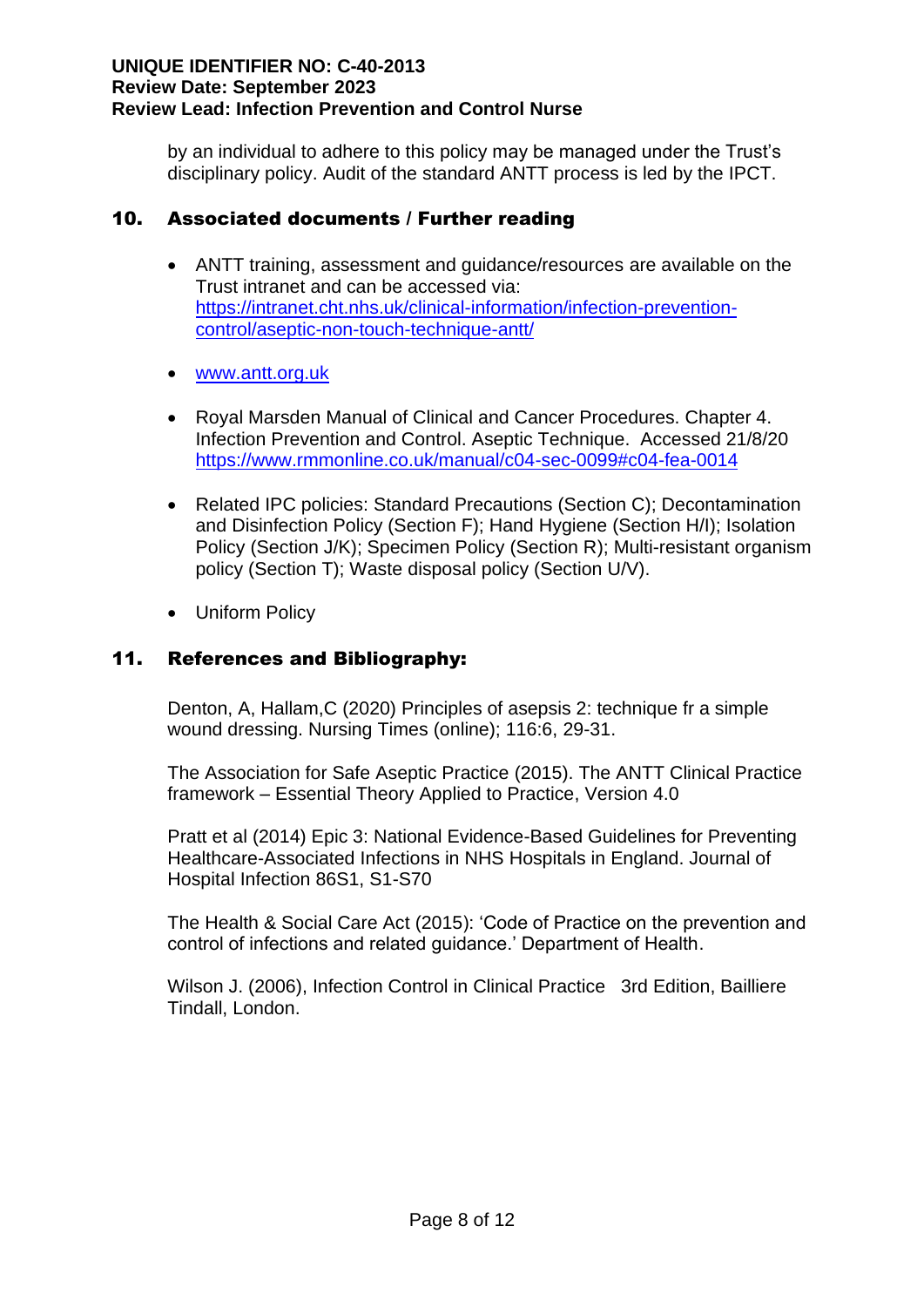#### **APPENDIX 1**

 $[ANTT]$ 

The Foundation Principles and Safeguards of ANTT (The ANTT Theory and Practice Framework Version 4.0, 2015).

| The Foundation Principles and Safeguards of ANTT                                                                                                                                                                                                |
|-------------------------------------------------------------------------------------------------------------------------------------------------------------------------------------------------------------------------------------------------|
| The ANTT Clinical Practice Framework provides practitioners and healthcare organizations with a<br>robustly defined and reproducible process by which to teach and apply safe aseptic technique.                                                |
| <b>CLINICAL PRACTICE</b>                                                                                                                                                                                                                        |
| <b>Principle 1</b><br>Asepsis is the aim for all invasive clinical procedures, including the maintenance and<br>use of invasive clinical devices ('For surgery to community care')                                                              |
| <b>Principle 2</b><br>Asepsis is achieved by 'Key-Part & Key-Site Protection'; Protecting Key-Parts & Key-Sites from<br>microorganisms transferred from the healthcare worker & the immediate environment                                       |
| <b>Principle 3</b><br>ANTT needs to be efficient as well as safe; therefore Surgical-ANTT is used for<br>complicated procedures and Standard-ANTT for uncomplicated procedures                                                                  |
| <b>Principle 4</b><br>The need for Surgical or Standard-ANTT is determined by ANTT risk assessment that is<br>based on the technical difficulty of achieving asepsis                                                                            |
| <b>Safeguard 1</b><br><b>Basic Infective Precautions</b>                                                                                                                                                                                        |
| Basic infective precautions such as environmental controls, hand cleaning & disinfecting medical<br>devices significantly reduce the risk of contaminating Key-Parts and Key-Sites                                                              |
| <b>Safeguard 2</b>                                                                                                                                                                                                                              |
| <b>Identification of Key-Parts &amp; Key-Sites</b><br>Key-Parts are the critical parts of the procedure equipment that if contaminated are most likely to<br>cause infection. Key-Sites are open wounds and medical device access sites         |
| <b>Safeguard 3</b>                                                                                                                                                                                                                              |
| <b>Non-Touch Technique</b><br>Non-Touch Technique is a critical skill that protects Key-Parts & Key-Sites from the healthcare<br>worker and the procedure environment. It is essential in Standard-ANTT & desirable in Surgical-<br><b>ANTT</b> |
| <b>Safeguard 4</b>                                                                                                                                                                                                                              |
| <b>Aseptic Field Management</b><br>Aseptic Fields protect Key-Parts and Key-Sites from the immediate procedure environment.<br>Surgical and Standard-ANTT require different aseptic field management                                            |
| <b>CLINICAL AND ORGANIZATIONAL MANAGEMENT</b>                                                                                                                                                                                                   |
| <b>Principle 5</b>                                                                                                                                                                                                                              |
| Aseptic practice should be standardized                                                                                                                                                                                                         |
| <b>Principle 6</b><br>Safe aseptic technique is reliant upon effective healthcare worker training<br>and environments and equipment that are fit for purpose                                                                                    |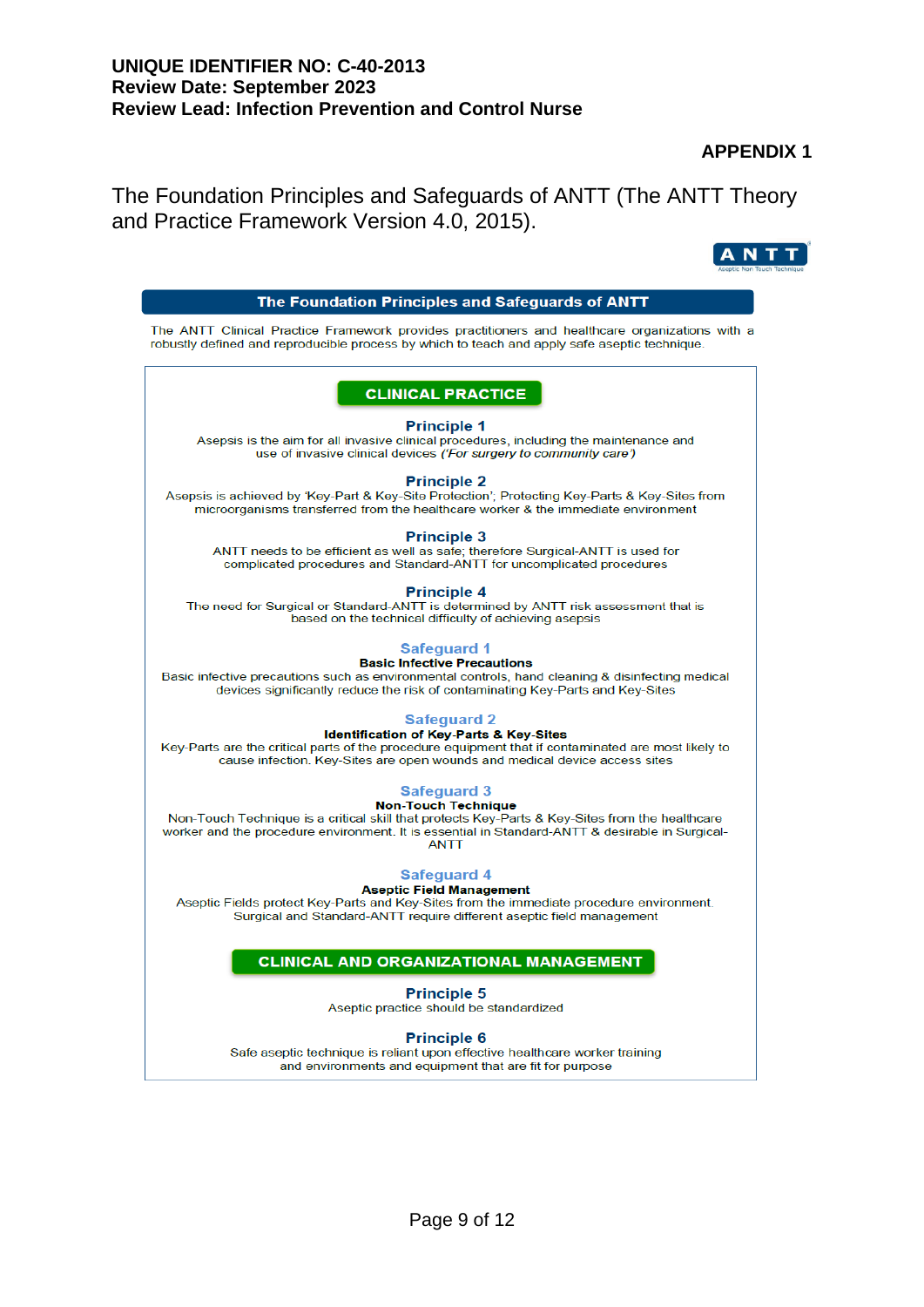#### **APPENDIX 2**

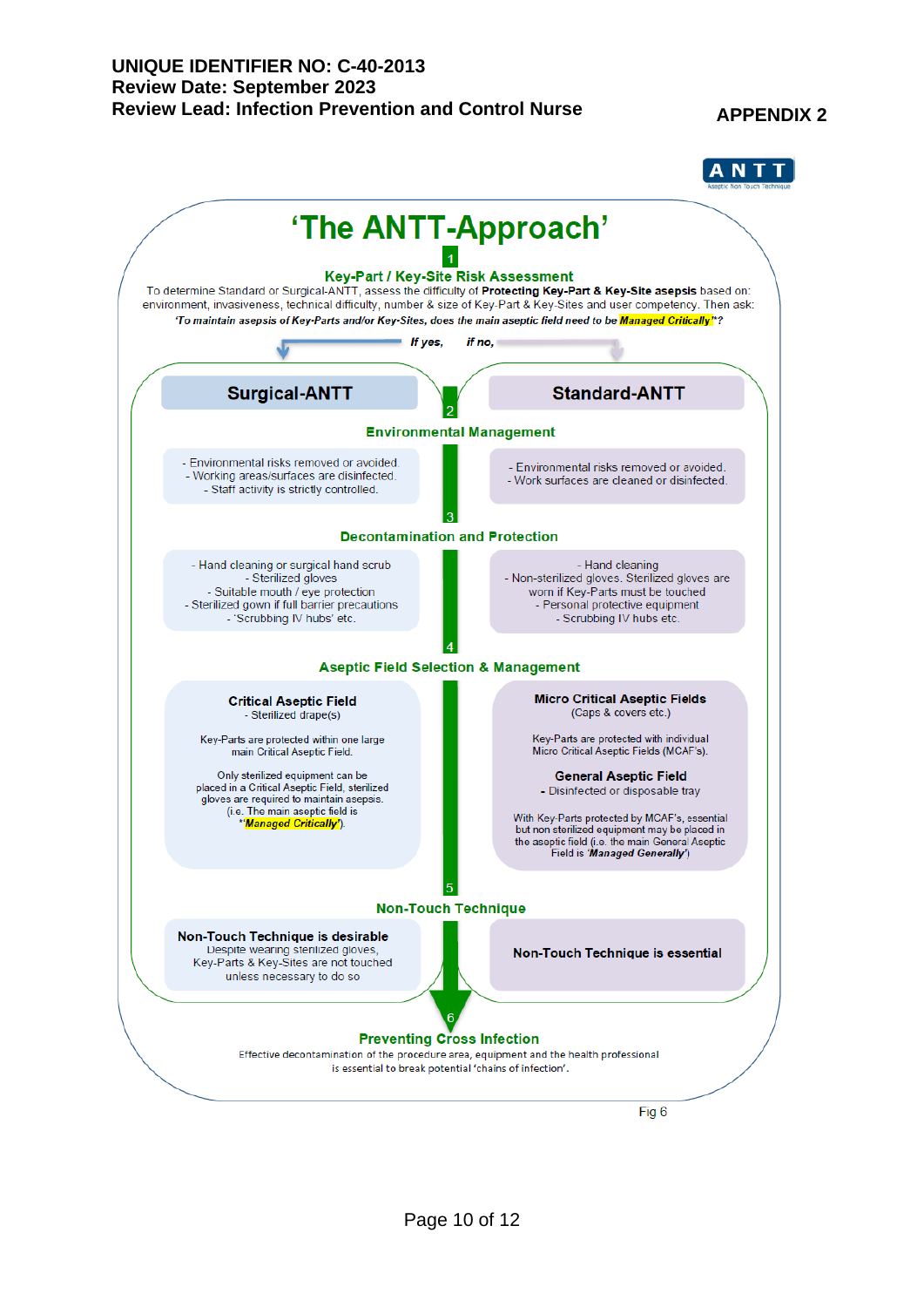**APPENDIX 3**

| <b>ANTT COMPETENCY ASSESSMENT FORM</b>                    |                                                                                                                                                                                   |              |               |                                                                                                                                                                                       |  |  |  |
|-----------------------------------------------------------|-----------------------------------------------------------------------------------------------------------------------------------------------------------------------------------|--------------|---------------|---------------------------------------------------------------------------------------------------------------------------------------------------------------------------------------|--|--|--|
| STANDARD CRITERIA FOR ASSESSMENT                          |                                                                                                                                                                                   |              |               |                                                                                                                                                                                       |  |  |  |
|                                                           | <b>PREPARATION</b>                                                                                                                                                                | Yes          | No            | <b>COMMENT</b>                                                                                                                                                                        |  |  |  |
| 1                                                         | Decontaminate hands using technique as per Trust policy. Please<br>see page 9 re. hand hygiene technique.                                                                         |              |               | Ensure BBE (No stoned rings, wrist watches,<br>wrist jewellery and no false or long nails).                                                                                           |  |  |  |
| 2                                                         | Decontaminate trolley/tray with detergent/tristel and allow to<br>dry. Gather required equipment.                                                                                 |              |               | Observe and check Hand hygiene technique.<br>Discuss the importance of decontamination.<br><b>Ensure equipment is decontaminated</b><br>adequately and allowed to air dry.            |  |  |  |
| 3                                                         | Decontaminate hands using technique as per policy and apply a<br>disposable apron (and gloves if preparing drugs)                                                                 |              |               | PPE is primarily worn to protect the HCW from<br>exposure to drugs at this stage. May also<br>provide some protection of equipment from<br>clothing/uniform that may be contaminated. |  |  |  |
| 4                                                         | Decontaminate key parts as appropriate i.e. drug vial tops, blood<br>culture bottles using a pink alcohol PDI wipe and allow to dry 30<br>seconds.                                |              |               | <b>Check technique for decontaminating</b><br>equipment and rationale.                                                                                                                |  |  |  |
| 5                                                         | Prepare equipment protecting key parts at all times. Dispose<br>sharps immediately into a sharps container.                                                                       |              |               | Ask HCW to identify key parts at preparation<br>stage and explain the consequence of<br>contaminating key parts.                                                                      |  |  |  |
| 6                                                         | After drug preparation, remove gloves and decontaminate<br>hands. You can keep your disposable apron on if you are going<br>immediately to your patient.                          |              |               | Discuss how cross infection can occur from<br>glove use and the importance of Hand Hygiene<br>at this stage.                                                                          |  |  |  |
|                                                           | <b>POINT OF CARE</b>                                                                                                                                                              |              |               |                                                                                                                                                                                       |  |  |  |
| 7                                                         | Before touching the patient and their environment,<br>decontaminate hands and apply clean gloves (risk assess whether<br>to wear sterile or non-sterile gloves).                  |              |               | Again, emphasise the importance of Hand<br>hygiene at this stage and rationale. Discuss the<br>glove choice risk assessment                                                           |  |  |  |
| 8                                                         | Prepare for the procedure: where applicable, decontaminate the<br>skin/invasive device ports for 30 seconds with a 2% pink PDI wipe<br>and allow to dry for a further 30 seconds. |              |               | <b>Check technique for decontaminating</b><br>hubs/skin.                                                                                                                              |  |  |  |
| 9                                                         | Carry out the procedure using ANTT, ensuring all the identified<br>key parts/sites are protected.                                                                                 |              |               | Ask HCW to identify key parts/sites<br>(Key-parts should not be touched by anything,<br>other than other aseptic key-parts).                                                          |  |  |  |
| 10                                                        | Dispose of any, sharps immediately into sharps container.                                                                                                                         |              |               | Discuss importance of safe sharps disposal, ie<br>disposal of needles and syringes as one unit.                                                                                       |  |  |  |
| 11                                                        | Immediately remove and dispose of gloves, apron and all<br>equipment into the appropriate waste stream. Decontaminate<br>hands.                                                   |              |               | Explain why PPE should be removed at the<br>point of care.                                                                                                                            |  |  |  |
|                                                           | <b>DECONTAMINATION</b>                                                                                                                                                            |              |               |                                                                                                                                                                                       |  |  |  |
|                                                           | 12   Return trolley/tray to designated storage area. Decontaminate as<br>required with detergent/tristel and decontaminate hands as per<br>trust policy                           |              |               | Ensure equipment is left clean for next use.                                                                                                                                          |  |  |  |
| 13                                                        | Complete EPR documentation.                                                                                                                                                       |              |               | <b>Rationale</b><br>for<br>accurate<br>and<br>timely<br>documentation.                                                                                                                |  |  |  |
| <b>PASS</b>                                               |                                                                                                                                                                                   | <b>REFER</b> |               |                                                                                                                                                                                       |  |  |  |
| Name of Candidate                                         |                                                                                                                                                                                   |              |               |                                                                                                                                                                                       |  |  |  |
| Signature of Candidate                                    |                                                                                                                                                                                   | Date         |               |                                                                                                                                                                                       |  |  |  |
|                                                           | Position                                                                                                                                                                          |              | Clinical area |                                                                                                                                                                                       |  |  |  |
| Name of Assessor                                          |                                                                                                                                                                                   |              |               |                                                                                                                                                                                       |  |  |  |
| Signature of Assessor<br>Position                         |                                                                                                                                                                                   | Date         |               |                                                                                                                                                                                       |  |  |  |
| Date and time Candidate's details entered on ANTT portal: |                                                                                                                                                                                   | Date<br>Time |               |                                                                                                                                                                                       |  |  |  |